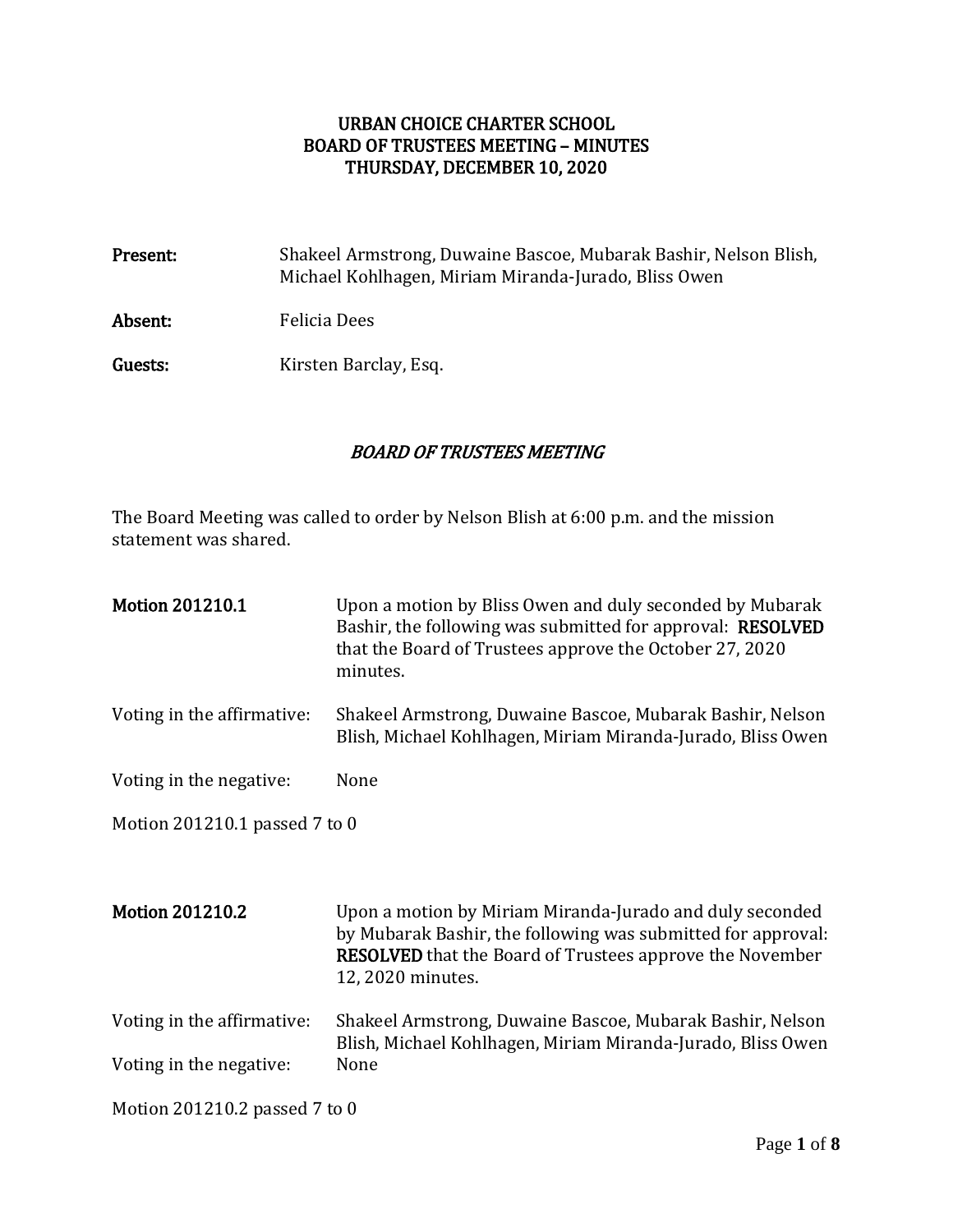## LEADERSHIP TEAM REPORT

### Lynn McCarthy:

- $\triangleright$  Dashboard Review
	- Enrollment at 396
		- $\checkmark$  Enrollment over time: lost 40 students and gained 89 new students
		- $\checkmark$  Offers currently out to parents in grade one, grade three and grade five (two grade three offers accepted to date with paperwork being finalized)
	- Currently there are more male than female students
	- Students with Disabilities decreased
		- $\checkmark$  Recently received approval for three additional students awaiting paperwork for parental sign offs
	- Confirmation that we have significant gains with our SPED students compared to last year
	- Wait list at 403
	- Student demographics remain consistent
	- Attendance has decreased
		- $\checkmark$  Student Success Team and Family and Community Engagement Coordinator are working together to increase/improve attendance
		- $\checkmark$  Developing incentives to promote/encourage participation plan to begin in January after the holiday break
		- $\checkmark$  Most schools are struggling with the attendance with differences in calculating
		- $\checkmark$  In some cases, in-person instruction has decreased and are now joining us remotely
		- $\checkmark$  We were seeing approximately 80 students per day through our hybrid learning plan and that has decreased to approximately 60 students per day
			- Some families have expressed concerns about the number of COVID-19 cases in the community
				- $\div$  Three staff members have tested positive to date
				- $\div$  We have randomly tested 20% of students/staff for December and none of the tests have come back positive – all were negative results
		- $\checkmark$  Looking into a more efficient way for teachers to capture attendance Google Meets can record the number of minutes a student is in attendance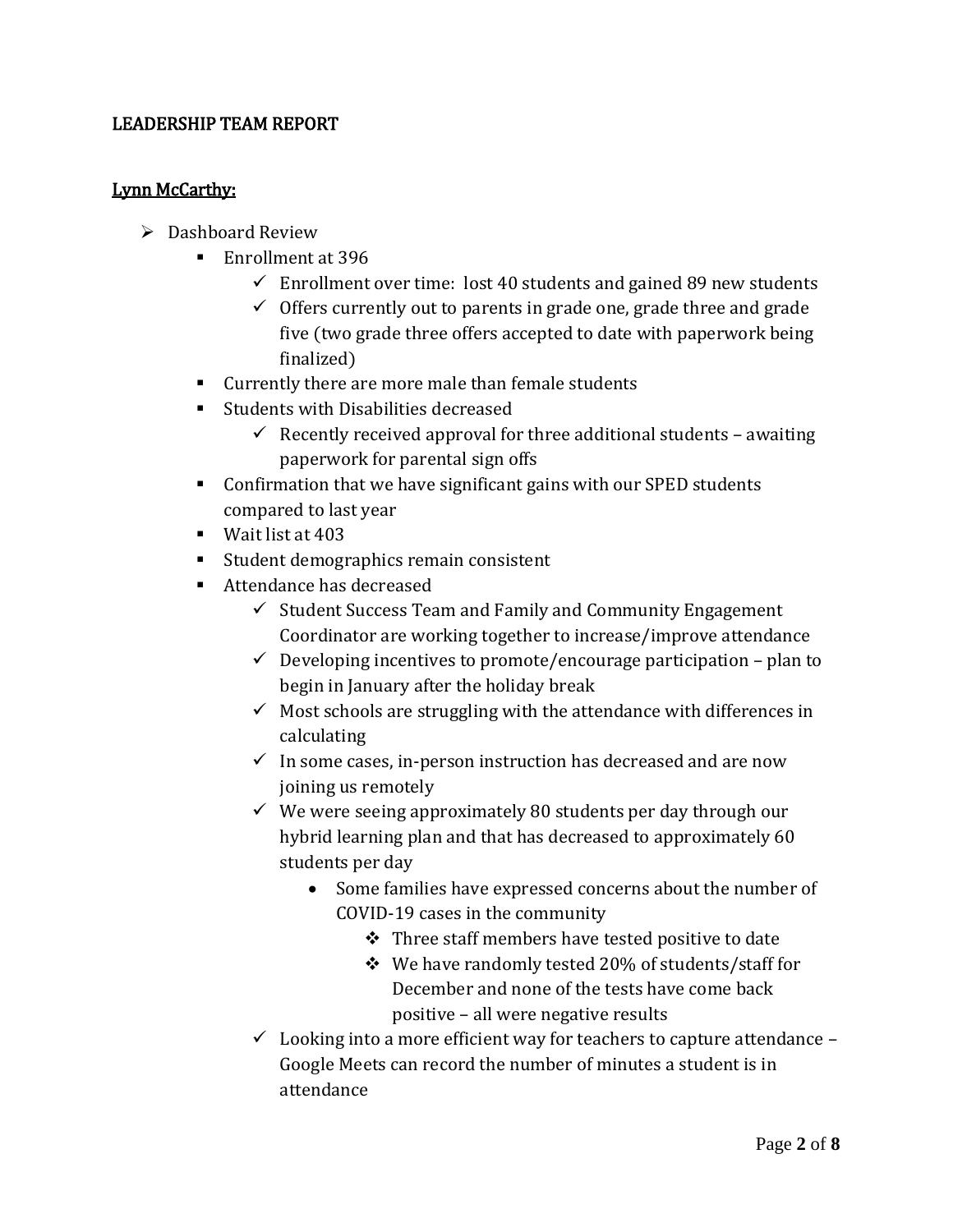- $\geq 43$  home visits were made in November
	- Majority were for delivery of math curriculum and technology
- Parent/Teacher Conferences were held on November 18 and 19 with a total of 161 families meeting with teachers
	- Conferences are ongoing with make-up times
	- **Progress reports were mailed, but teachers are still expected to make contact** with families
- $\triangleright$  Surveys still working with parents
- $\triangleright$  School events we are making plans to be creative with Zoom events
- $\triangleright$  Discipline Help Zone visits increased
	- More visits for de-escalating students and getting them back into the classroom faster with no discipline report needed

### Carl Parris:

- $\triangleright$  Reiterated that a preventative mode has been in place for this school year
- $\triangleright$  Exploring ways to help our second and fifth grade students
- $\triangleright$  One ATS incident in November involved a young man with issues around wearing a mask

### Lynn McCarthy:

- $\triangleright$  Staff demographics remain consistent
	- Two teachers left in November one secured a preferred fully remote teaching position and a SPED teacher retired to concentrate on supporting the needs of her family
	- Two positions are currently open: Math and First Grade
- $\triangleright$  Certification secured for a staff member
- $\triangleright$  Assessments
	- 17.3% of grade 3-8 students are at grade level
	- 2019 NY assessment at 18% passed
	- We are focused on keeping the students moving while reviewing students one grade level below
	- We need to improve upon our percentages
	- Math was a bit lower March to September gap and our grade 3-8 students dropped in math with some work/improvement needed
		- $\checkmark$  Our RtI Teacher is working with smaller groups
- $\triangleright$  Teachers took the call survey looking at the results and when document compiled will share with the board (next week)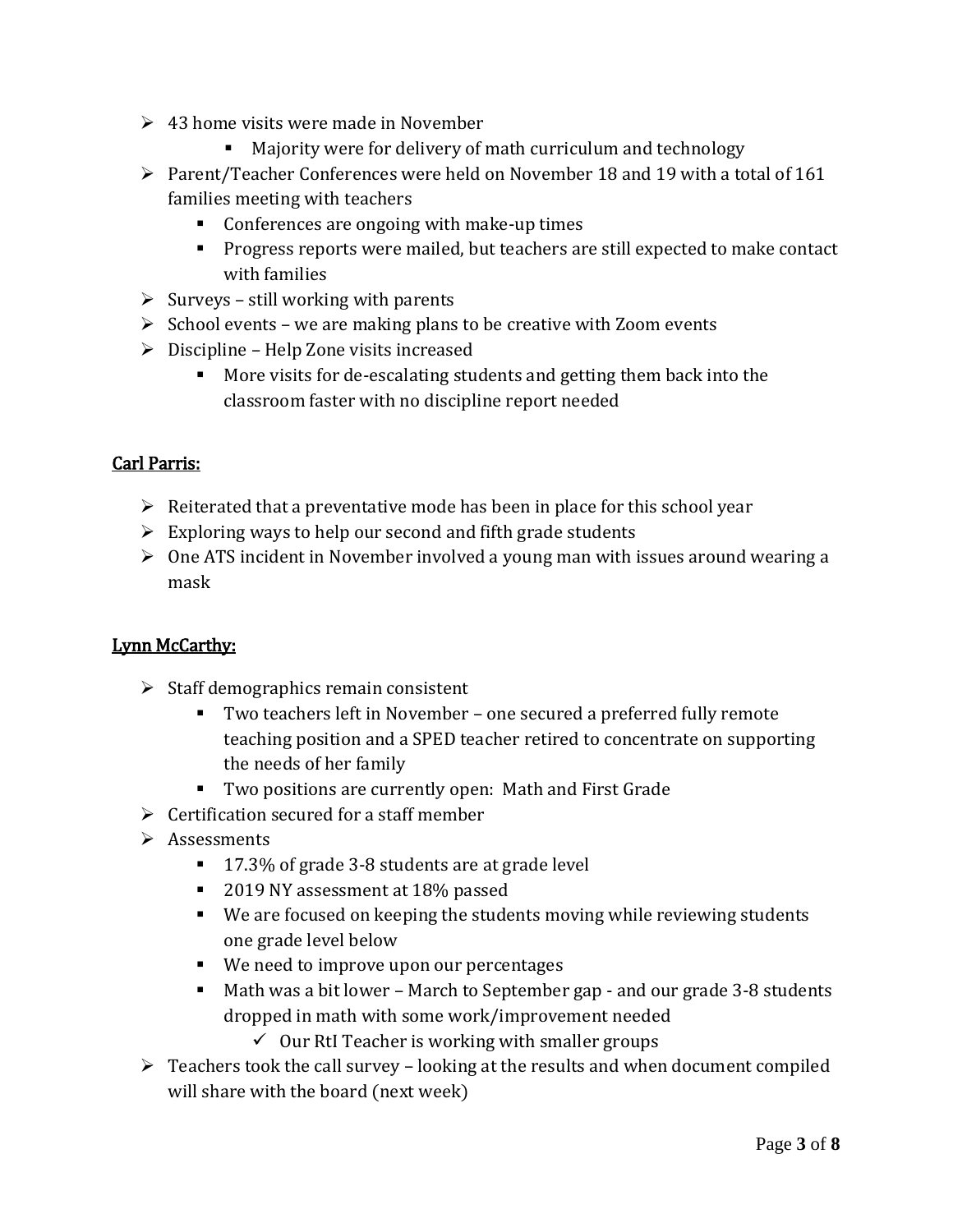- $\triangleright$  Family and Community Engagement has assembled a holiday basket to be shared with families – prepared on a needs basis
- $\triangleright$  Holiday Store plans this year will be socially distant with one group of students going out to a couple of tables and then wrapping gifts in their classrooms
	- Only hybrid students will be involved with the Winter Store this year
	- **S1,500** received from the Kennedy Foundation to purchase more gifts as well as wrapping paper
	- **Simph** S150 open donation from Mayer's Hardware available for any type of purchase
- $\triangleright$  Polar Express Wegmans is donating cookies and Tim Hortons is donating hot chocolate
- $\triangleright$  Parent teacher engagement assisting families with math vocabulary
- $\triangleright$  Teachers shared the iReady data with families during conferences
	- Having more conversations with families

## Chris Vernon:

- $\triangleright$  Small groups are coming together nicely using the iReady data
- $\triangleright$  Data analysis with teachers took place last month
- $\triangleright$  Targeting instruction to fill specific gaps
- $\triangleright$  Next iReady testing scheduled for early February
- $\triangleright$  Three things iReady accomplishes
	- **Diagnostic**
	- **Program pushes appropriate lessons on personal pathway**
	- Teacher assigned lessons

### GOVERNANCE COMMITTEE – Miriam Miranda-Jurado

- $\triangleright$  Met last evening
- $\triangleright$  Main agenda item was to select officers
- $\triangleright$  Candidates were identified:
	- Chair: Mubarak Bashir
	- Vice Chair: Miriam Miranda-Jurado
	- **Secretary: Duwaine Bascoe**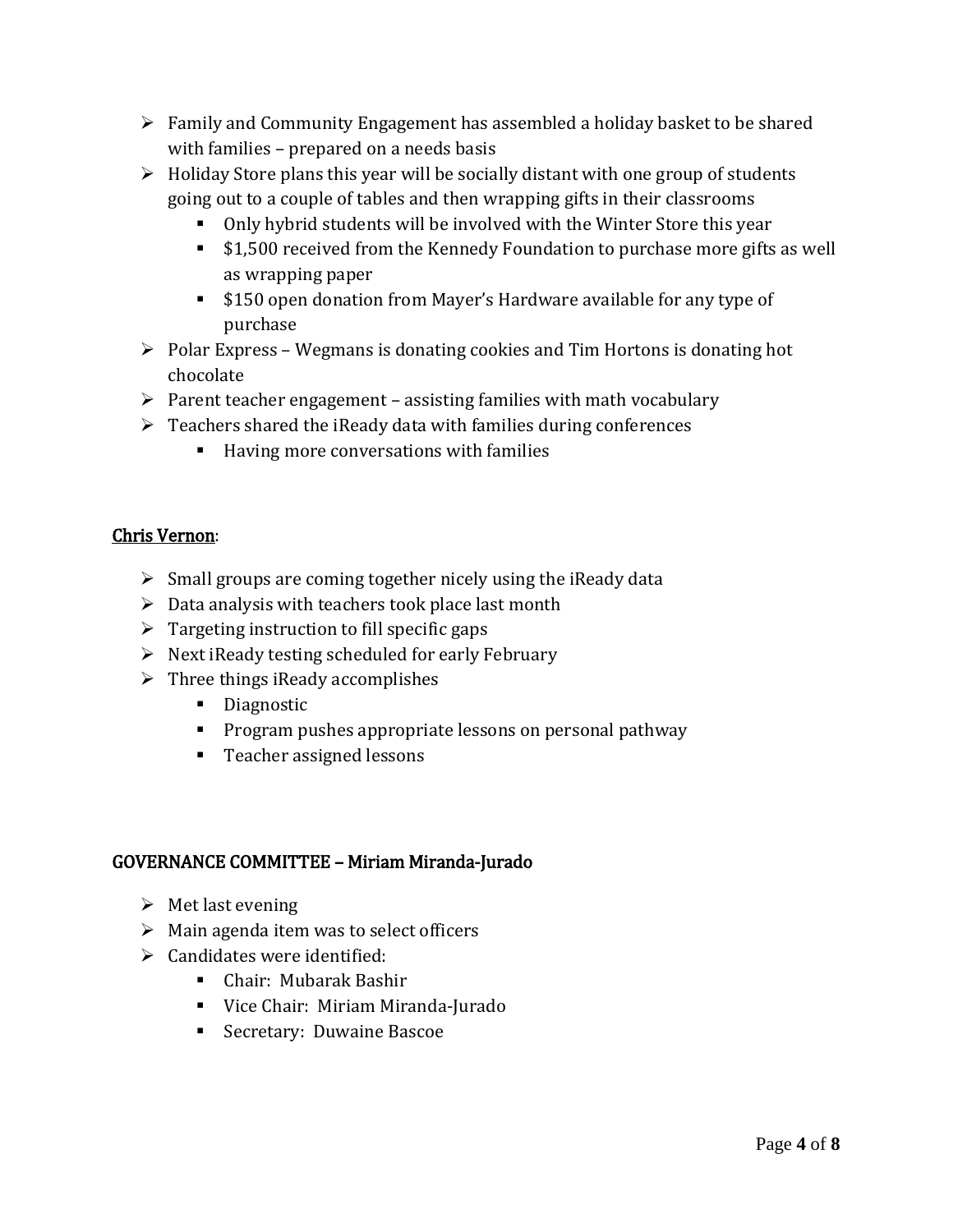| <b>Motion 201210.3</b>        | Upon a motion by Miriam Miranda-Jurado and duly seconded<br>by Michael Kohlhagen, the following was submitted for<br>approval: RESOLVED that the Board of Trustees formally<br>accept the appointment of Mubarak Bashir as Chair of the BOT<br>identified by the Governance Committee for a term of<br>December 31, 2020 - June 30, 2021.       |  |  |
|-------------------------------|-------------------------------------------------------------------------------------------------------------------------------------------------------------------------------------------------------------------------------------------------------------------------------------------------------------------------------------------------|--|--|
| Discussion:                   | Wording for the motion was clarified and amended by Nelson<br>Blish to reflect a term December 31, 2020-June 30, 2021 with<br>reappointment planned for the Annual Meeting in May 2021.                                                                                                                                                         |  |  |
| Voting in the affirmative:    | Shakeel Armstrong, Duwaine Bascoe, Mubarak Bashir, Nelson<br>Blish, Michael Kohlhagen, Miriam Miranda-Jurado, Bliss Owen                                                                                                                                                                                                                        |  |  |
| Voting in the negative:       | None                                                                                                                                                                                                                                                                                                                                            |  |  |
| Motion 201210.3 passed 7 to 0 |                                                                                                                                                                                                                                                                                                                                                 |  |  |
| <b>Motion 201210.4</b>        | Upon a motion by Nelson Blish and duly seconded by Bliss<br>Owen, the following was submitted for approval: RESOLVED<br>that the Board of Trustees formally accept the appoint of<br>Miriam Miranda-Jurado as Vice Chair of the BOT identified by<br>the Governance Committee for a term of December 31, 2020 -<br>June 30, 2021.               |  |  |
| Voting in the affirmative:    | Shakeel Armstrong, Duwaine Bascoe, Mubarak Bashir, Nelson<br>Blish, Michael Kohlhagen, Miriam Miranda-Jurado, Bliss Owen                                                                                                                                                                                                                        |  |  |
| Voting in the negative:       | None                                                                                                                                                                                                                                                                                                                                            |  |  |
| Motion 201210.4 passed 7 to 0 |                                                                                                                                                                                                                                                                                                                                                 |  |  |
|                               |                                                                                                                                                                                                                                                                                                                                                 |  |  |
| <b>Motion 201210.5</b>        | Upon a motion by Miriam Miranda-Jurado and duly seconded<br>by Bliss Owen, the following was submitted for approval:<br><b>RESOLVED</b> that the Board of Trustees formally accept the<br>appointment of Duwaine Bascoe as Secretary of the BOT as<br>identified by the Governace Committee for a term of December<br>31, 2020 - June 30, 2021. |  |  |
| Voting in the affirmative:    | Shakeel Armstrong, Duwaine Bascoe, Mubarak Bashir, Nelson<br>Blish, Michael Kohlhagen, Miriam Miranda-Jurado, Bliss Owen                                                                                                                                                                                                                        |  |  |
|                               |                                                                                                                                                                                                                                                                                                                                                 |  |  |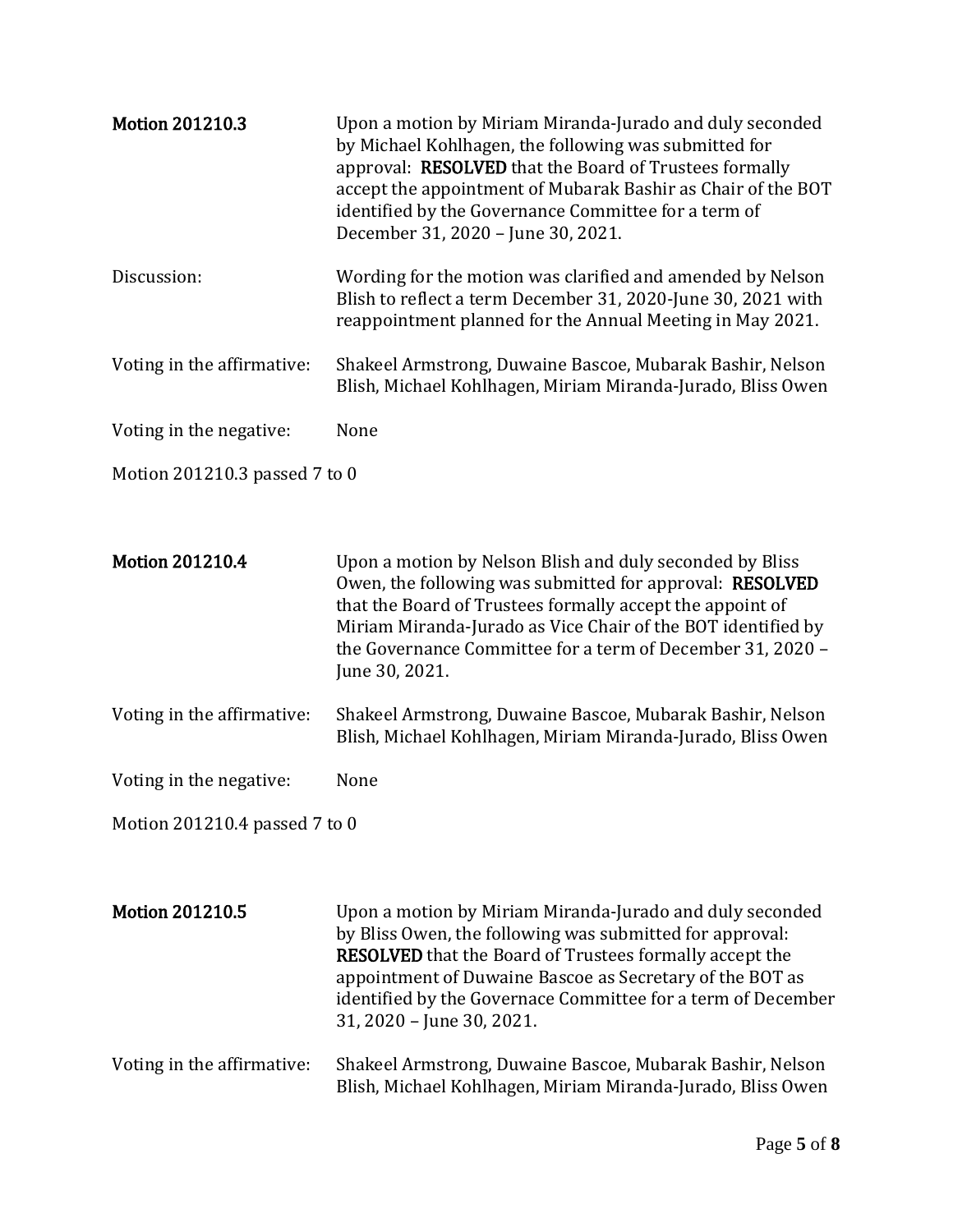Voting in the negative: None

Motion 201210.5 passed 7 to 0

- $\triangleright$  Discussed expanding the number of members to the board
- $\triangleright$  In the process of seeking another UCCS parent as a BOT member
	- Working with the leadership team to identify possible candidates
	- Names and resumes will be shared with the BOT in the near future
- $\triangleright$  Seeking additional candidates with human resources and education expertise
	- **EXECUTE:** Lynn McCarthy and Mubarak Bashir will be recommending candidates

### FINANCE COMMITTEE – Bliss Owen

- $\triangleright$  Net income for the three months is \$221,000 compared to budget of \$189,000. Included in the net income is \$43,000 of increase in the investment account at RACF. This income was not budgeted.
- $\triangleright$  There were several variances in income and expenses (mostly due to timing). All were explained to the satisfaction of the Committee.
- $\triangleright$  No significant items of concern year-to-date.
- $\triangleright$  Accounts receivable is \$981,430 of which \$934,000 is from RCSD October billing for November and December. Payment received in November.
- $\triangleright$  Reviewed over 90 day accounts do not anticipate any will be uncollectible
- $\triangleright$  Grants receivable of \$77,000 is all Title
- $\triangleright$  Other current assets consist of November's health insurance prepaid in October.
- $\triangleright$  Prior landlord still has not returned our security deposit of \$35,000. CEO stated that it is expected in the future.
- $\triangleright$  Accounts payable is \$205,000 compared to \$86,000 at the same period last year. The majority of the increases are payables to CEI, NYS Unemployment and rent. All payables are in the 0-30 day aging. Accrued expenses are \$28,000 compared to 0 last year. Accrued expenses consist of estimates for property taxes, property insurance and Insero services that have not yet been received but are owed per contracts.
- $\triangleright$  PPP loan of \$732,700 remains on the balance sheet as a loan payable. Insero will provide assistance with the forgiveness application. We anticipate that the loan will be forgiven.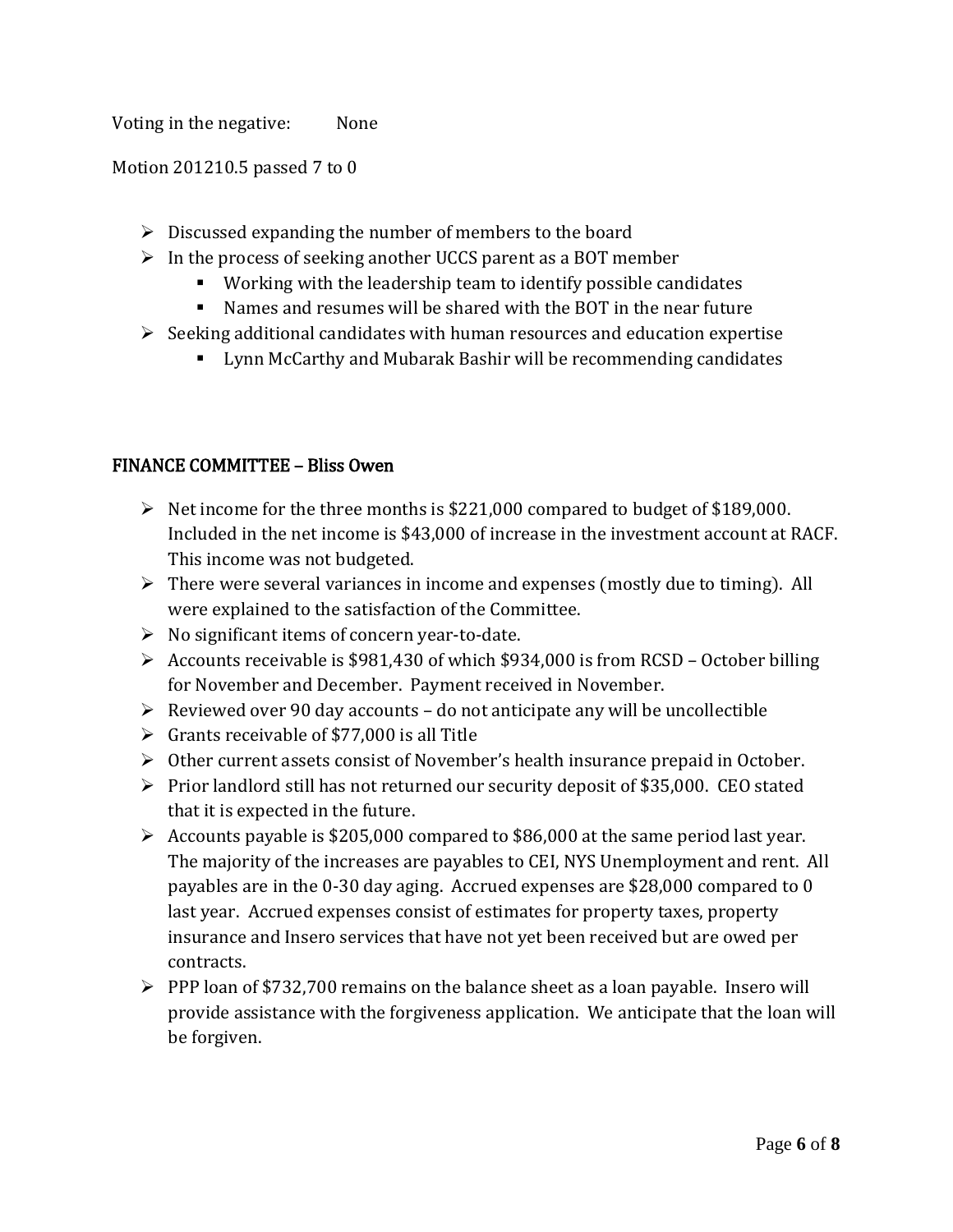- $\triangleright$  Fixed assets located at the Humboldt Street location received from the auditors and reviewed. CEO identified the assets that were brought to the new school. Insero will create list of other assets for auditor review prior to writing off.
- $\triangleright$  Potential changes may be made to the original budget previously passed by the BOT
- EQ and School Attorney worked on changes suggested by the CSO and resubmitted
- $\triangleright$  Once response received, BOT will need to vote on the amended budget and more details will be shared at that time

## Kirsten Barkley, Esq.:

- $\triangleright$  Two pending items are before the Board of Regents
	- Charter revisions allowing partnership with CEI
		- $\checkmark$  Requested a one-year budget for the partnership
	- Renewal application is pending
- $\triangleright$  CSO requested an updated five-year budget
	- Sent draft budgets to CSO
	- Will provide detail to the board when we receive input from the CSO

# CHAIR REPORT – Nelson Blish

- $\triangleright$  Reminder shared that the Governance Committee approved of all officer nominees presented earlier in the meeting
- $\triangleright$  We might have another BOT member candidate close for a vote
- $\triangleright$  Board training is scheduled for next week and will be recorded if there are scheduling conflicts

### PUBLIC COMMENTS - None

| <b>Motion 201210.6</b>     | Upon a motion by Bliss Owen and duly seconded by Mubarak<br>Bashir, the following was submitted for approval: RESOLVED<br>that the Board of Trustees adjourn the meeting at 7:15 p.m. |
|----------------------------|---------------------------------------------------------------------------------------------------------------------------------------------------------------------------------------|
| Voting in the affirmative: | Shakeel Armstrong, Duwaine Bascoe, Mubarak Bashir, Nelson<br>Blish, Michael Kohlhagen, Miriam Miranda-Jurado, Bliss Owen                                                              |